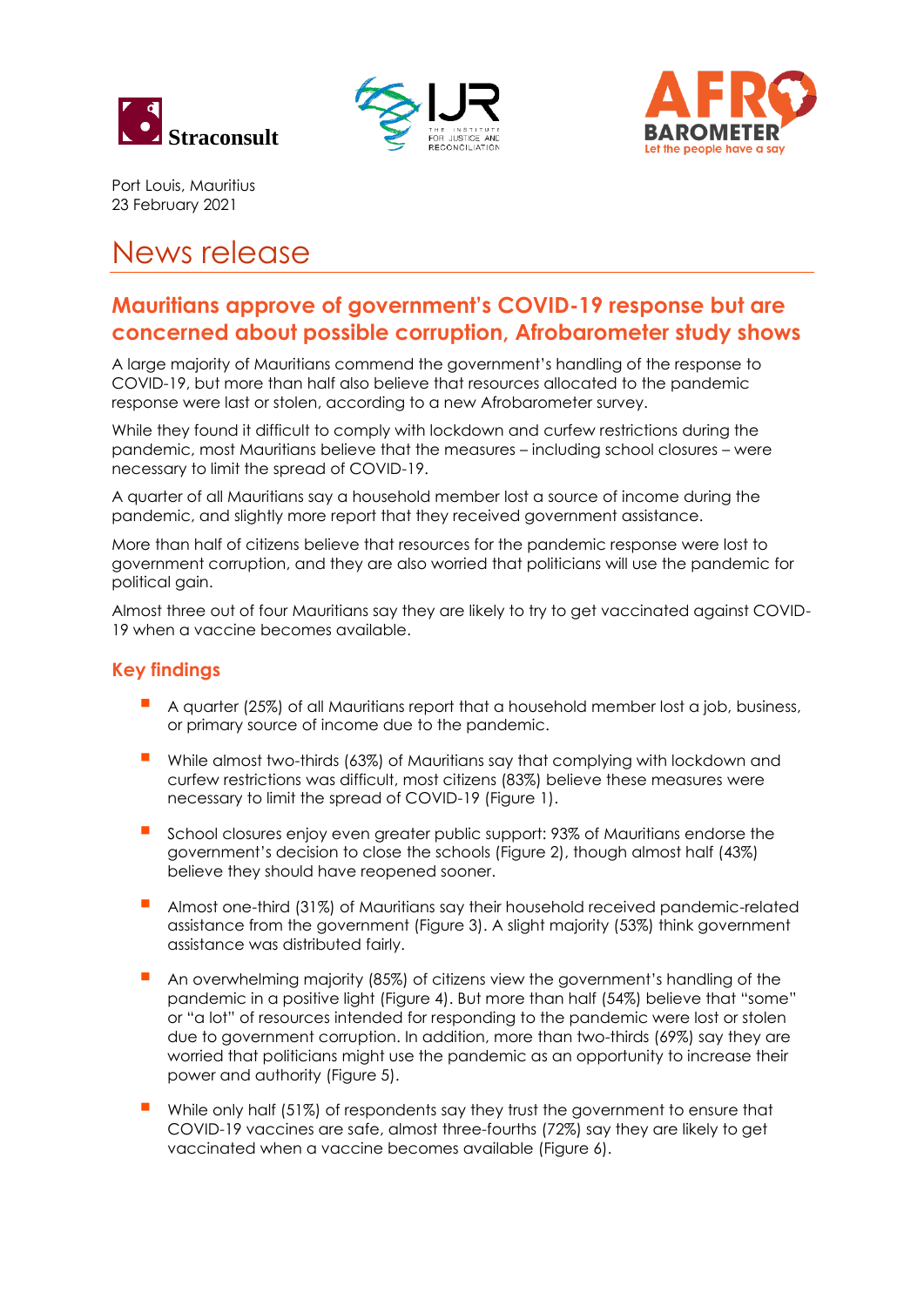

- o Poor citizens, who are less likely to be informed about COVID-19 and more likely to report having lost income during the pandemic, are also less likely to be willing to get vaccinated.
- Six in 10 Mauritians (60%) say that a pandemic does not justify government measures that infringe democratic freedoms by censoring media reporting. In contrast, most Mauritians (78%) consider the use of police and security forces to enforce public health mandates justified.
- Looking ahead, more than half (55%) of Mauritians say the government should invest more in preparations for health emergencies like COVID-19, even if that would mean fewer resources for other health services.

#### **Afrobarometer survey**

Afrobarometer is a pan-African, nonpartisan research network that conducts public attitude surveys on democracy, governance, economic conditions and related issues across Africa. Eight rounds of surveys were completed in up to 35 countries between 1999 and 2020. Afrobarometer conducts face to face interviews in the language of the respondent's choice with nationally representative samples.

The Afrobarometer team in Mauritius, led by Straconsult Ltd, interviewed 1200 Mauritian adults in November 2020. A sample of this size yields country-level results with a margin of error of +/-3 percentage points of a 95% confidence level. Previous surveys have been conducted in Mauritius in 2012, 2014 and 2017.

## **Charts**





*Respondents were asked: Please tell me whether you agree or disagree with the following statement: Even if the lockdown or curfew had negative impacts on the economy and people's livelihoods, it was necessary to limit the spread of COVID-19.*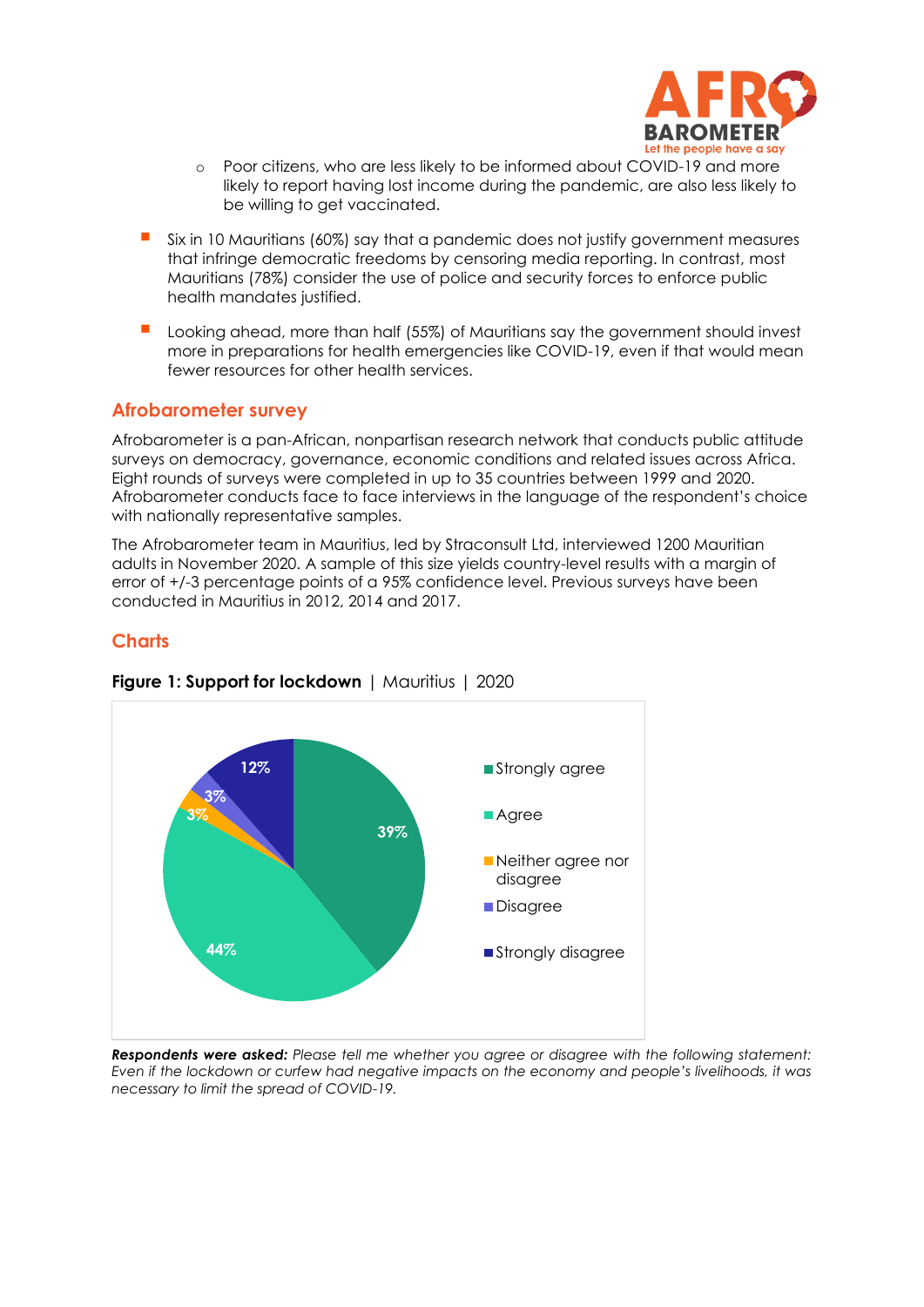



#### **Figure 2: Support for school closures** | Mauritius | 2020

*Respondents were asked: Did you support or oppose the government's decision to close schools in an effort to limit the spread of COVID-19?* 

#### **Figure 3: Received government assistance** | by socio-demographic group | Mauritius | 2020



*Respondents were asked: Since the start of the COVID-19 pandemic, have you or your household received any assistance from government, like food, cash payments, relief from bill payments, or other assistance that you were not normally receiving before the pandemic? (% who say "yes")*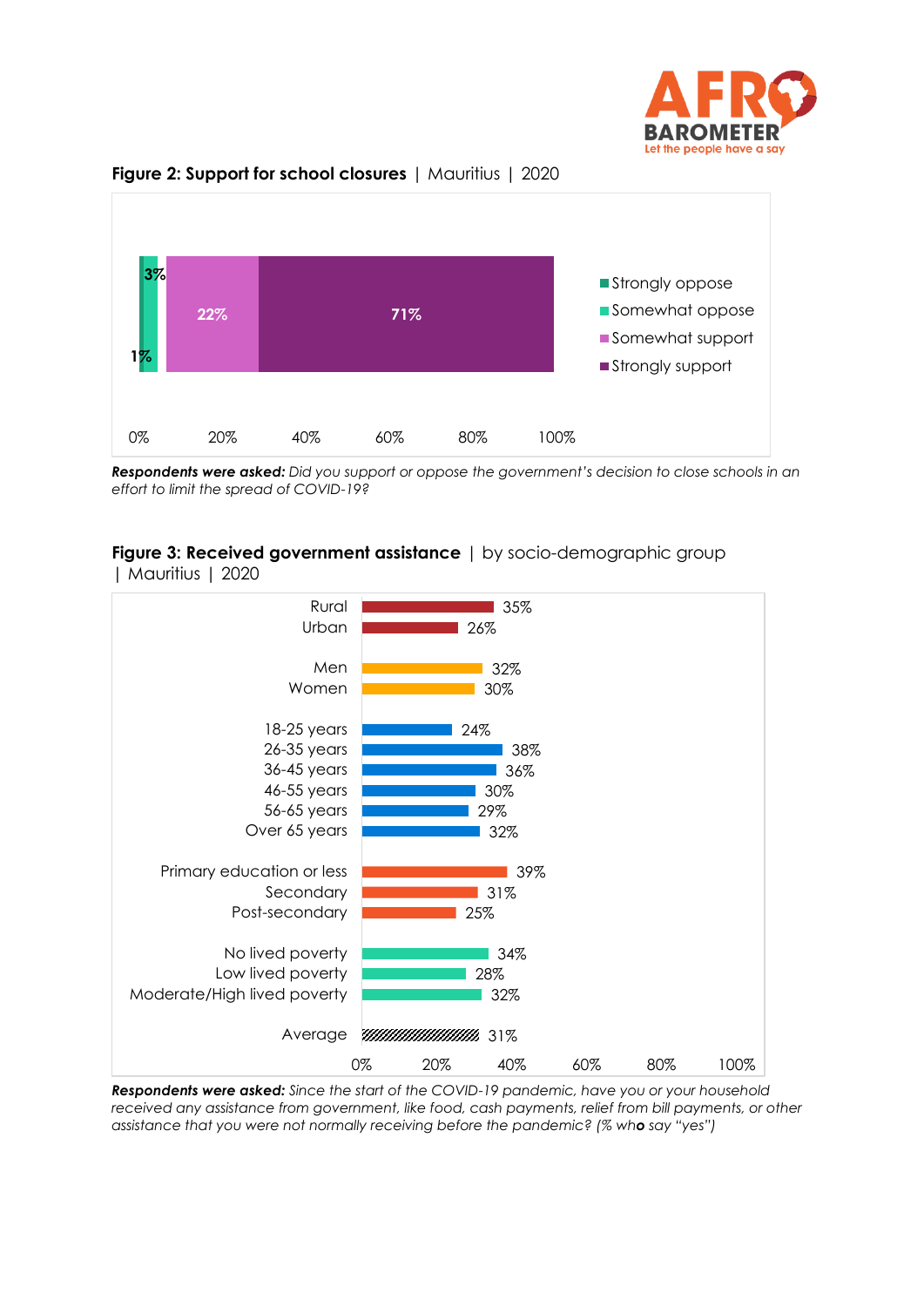



## **Figure 4: Assessment of government efforts during the pandemic** | Mauritius | 2020

#### *Respondents were asked:*

*How well or badly would you say the current government has handled the following matters since the start of the COVID-19 pandemic, or haven't you heard enough to say? Managing the response to the COVID-19 pandemic? Keeping the public informed about COVID-19? How much do you trust the official statistics provided by government on the number of infections and deaths due to the COVID-19 pandemic?*

*Considering all of the funds and resources that were available to the government for combatting and responding to the COVID-19 pandemic, how much do you think was lost or stolen due to corruption among government officials?*



**Figure 5: Worried about politicians' intentions** | Mauritius | 2020

*Respondents were asked: In some countries, people have been worried that governments and politicians are trying to take advantage of the COVID-19 pandemic to increase their wealth or power, or to permanently restrict freedoms or political competition. What about you? How worried are you, if at all, that the following things are taking place or might take place in Mauritius: Politicians are using the pandemic as an opportunity to increase their power and authority?*